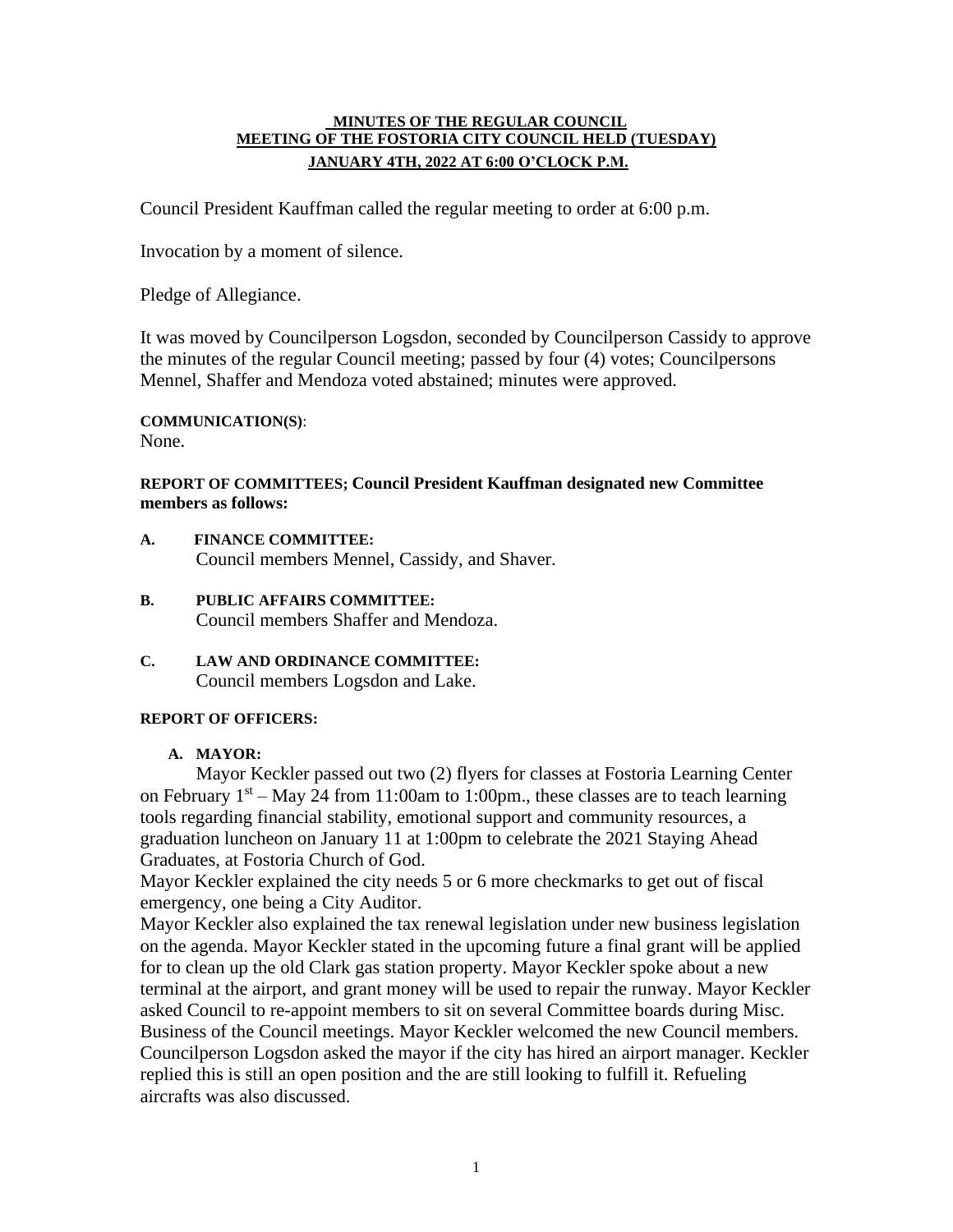#### **B. SAFETY-SERVICE DIRECTOR:**

Josh Clark, no report.

#### **C. LAW DIRECTOR:**

Stephanie Kiser, welcomed new Council members also discussed the new Business legislation and which one's needs passed as an emergency.

\_\_\_\_\_\_\_ -Personnel matters, specifically:

\_\_\_\_\_\_ -to consider the appointment, employment, dismissal, discipline, promotion,

demotion, or compensation of a public employee or official

-to consider the investigation of charges or complaints against a public employee,

official, licensee, or regulated individual

\_\_\_\_\_-Purchase or sale of property

**EXECUTE:** Pending or imminent court action

**Example 2**-Collective bargaining matters

- \_\_\_\_\_-Matters required to be kept confidential.
- \_\_\_\_\_-Security matters
- \_\_\_\_\_-Confidential business information of an applicant for economic development assistance

**D. DIRECTOR OF FINANCE**

Absent.

# **E. PUBLIC:**

Bob Podach, 325 Perry Street; passed out a diagram map regarding the creeks flowing thru different parts of the city and is concerned about the Sunny Landfill and how clean the city water is due to their violations and continuing to get certified thru the Seneca County Board of Health.

# **Old Business:**

No old business.

# **New Business:**

Resolution No.: 2022 - \_\_\_\_: Authorizing the disposal of personal property, motor vehicles, road machinery, equipment, tools or supplies which are not needed for public use, or are obsolete or unfit, to be sold by internet auction in calendar year 2022 and declaring an emergency to exist. This constitutes a first reading of said resolution.

Resolution No.: 2022 - **01**: Requesting the Auditor of Seneca County, Ohio to prepare a "Certificate of Estimated Property Tax Revenue" and declaring an emergency to exist. This constitutes a first reading of said resolution. It was moved by Councilperson Shaver, seconded by Councilperson Cassidy to suspend the three-reading rule; passed by seven (7) votes. It was moved by Councilperson Lake, seconded by Councilperson Logsdon to adopt; passed by seven (7) votes. The resolution was adopted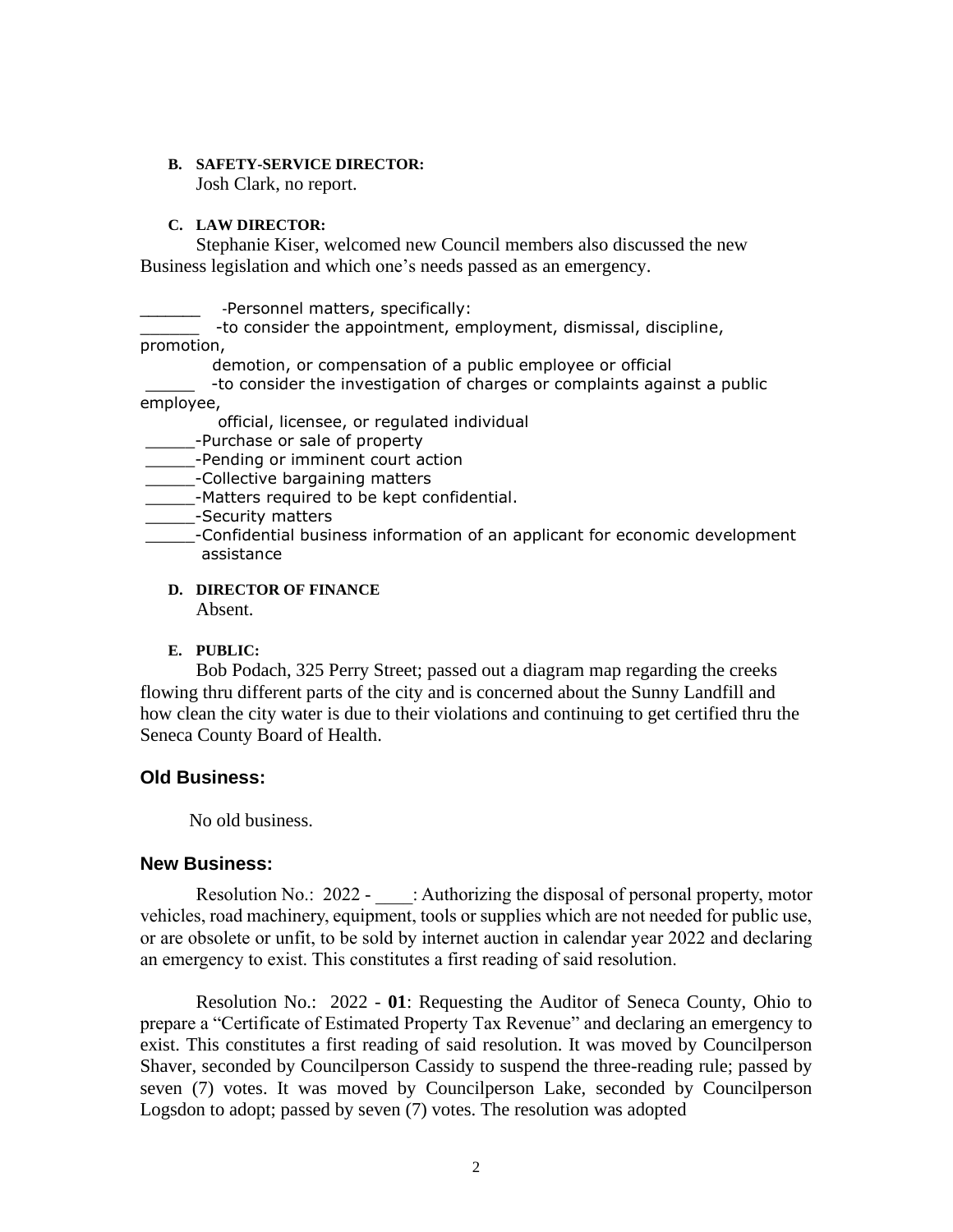Ordinance No.: 2022-\_\_\_: Establishing Tuesday, May 3, 2022, as the date for the election on three (3) separate proposed City Charter amendments providing for, respectively, the appointment of the City Finance Director/Auditor, the appointment of the City Law Director, and a Council-Manager form of government for the City of Fostoria and declaring an emergency. This constitutes a first reading of said ordinance.

Ordinance No.: 2022- \_\_\_\_: An ordinance adopted by the Legislative Authority of the City of Fostoria submitting three (3) separate amendments to the Charter of the City providing for, respectively, the appointment of the City Finance Director/Auditor, the appointment of the City Law Director, and a Council-Manager form of government for the City of Fostoria, to be approved or rejected by the electors of the City of Fostoria, Ohio at the May 3, 2022 election. This constitutes a first reading of said ordinance.

**11. Executive Session:** \_\_\_\_\_\_\_, \_\_\_\_\_\_\_ in at \_\_\_\_\_\_\_\_\_\_pm. \_\_\_\_\_\_\_\_\_, \_\_\_\_\_\_\_\_ out at \_\_\_\_\_\_\_\_\_\_\_\_\_\_\_pm.

\_\_\_\_\_\_ - Personnel matters, specifically:

- \_\_\_\_\_ -to consider the appointment, employment, dismissal, discipline, promotion, demotion, or compensation of a public employee or official
- -to consider the investigation of charges or complaints against a public
- employee,
	- official, licensee, or regulated individual
	- \_\_\_\_\_-Purchase or sale of property
- **\_\_\_\_\_\_**-Pending or imminent court action
- **\_\_\_\_\_\_\_**-Collective bargaining matters
- \_\_\_\_\_\_-Matters required to be kept confidential
- **\_\_\_\_\_\_\_**-Security matters
- \_\_\_\_\_-Confidential business information of an applicant for economic development Assistance

# **MISCELLANEOUS:**

It was moved by Councilperson Shaver, seconded by Councilperson Lake to re-appoint Renee Smith and Keith Loreno to the Kaubisch Memorial Public Library Board for a one-year term beginning January 4, 2022, ending December 31, 2022; passed by seven (7) votes.

It was moved by Councilperson Shaver, seconded by Councilperson Lake to re-appoint Kevin Majors, Paul Allison, and Burton Hughes to the Board of Zoning Appeals each for a 5-year term beginning January 4, 2022, ending December 31, 2027; passed by seven (7) votes.

It was moved by Councilperson Shaver, seconded by Councilperson Cassidy to reappoint Jim Shrek to the Fostoria Planning Commission to a one-year term beginning January 4, 2022, ending December 31, 2022; passed by seven (7) votes.